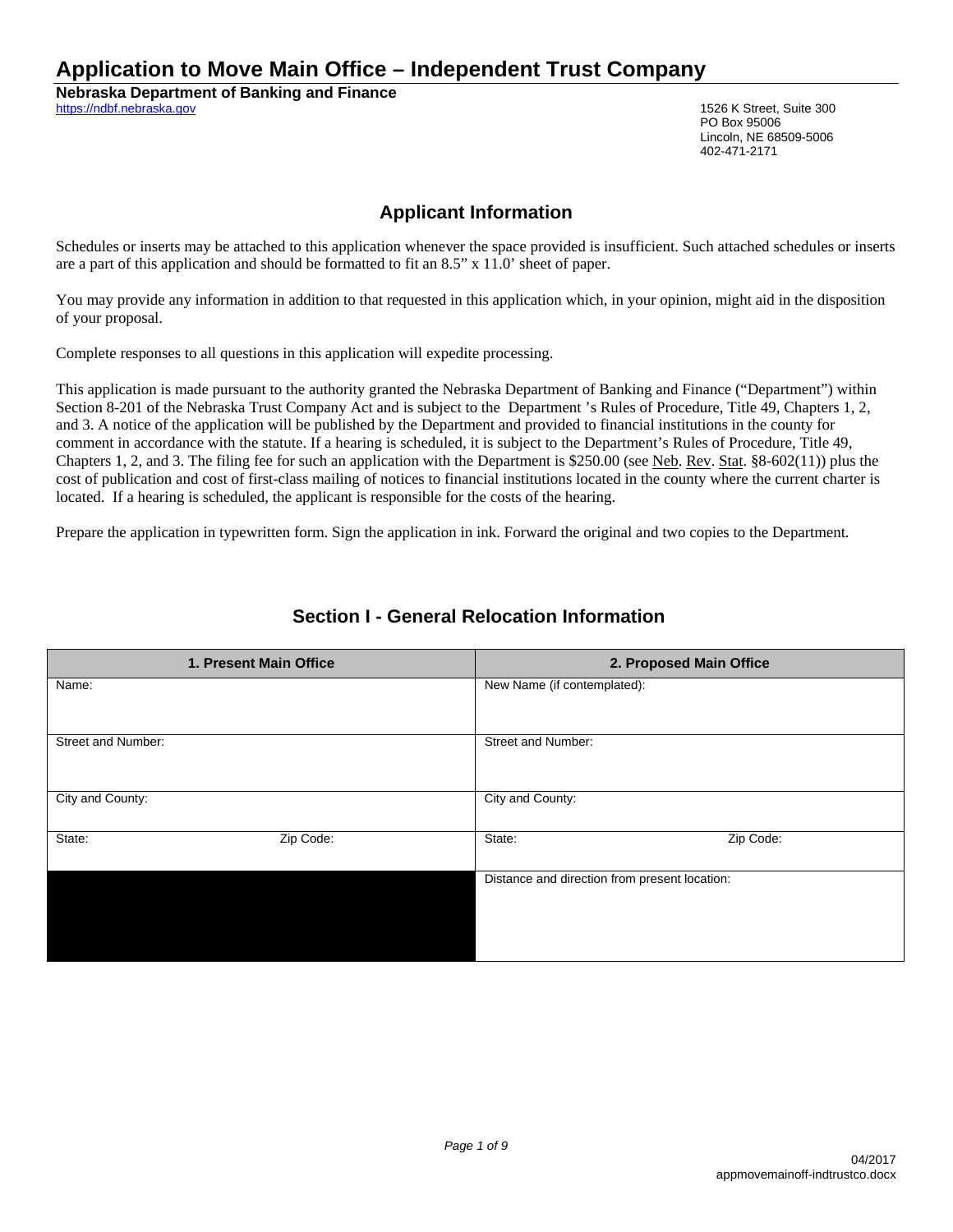1. Are temporary quarters anticipated? Yes No (If yes, provide the following information.)

| <b>Street Address:</b>                          | Monthly Rental or Cost (specify):  |
|-------------------------------------------------|------------------------------------|
|                                                 |                                    |
|                                                 |                                    |
|                                                 |                                    |
| Direction and Distance from Permanent Quarters: | <b>Brief Physical Description:</b> |
|                                                 |                                    |
|                                                 |                                    |
|                                                 |                                    |

#### 2. Answer the following questions concerning the new permanent quarters.

| Permanent Quarters are anticipated as follows:                       |                               |                     |  |  |
|----------------------------------------------------------------------|-------------------------------|---------------------|--|--|
|                                                                      |                               |                     |  |  |
|                                                                      |                               |                     |  |  |
|                                                                      |                               |                     |  |  |
| Are permanent quarters at the new location to be owned or leased?    | Owned (complete A)            | Leased (complete B) |  |  |
| A. Owned                                                             |                               |                     |  |  |
| Item                                                                 |                               | <b>Total Cost</b>   |  |  |
| Land                                                                 |                               | \$                  |  |  |
| <b>Building</b>                                                      |                               |                     |  |  |
| Furniture and Equipment                                              |                               |                     |  |  |
|                                                                      | TOTAL FIXED ASSET EXPENDITURE | \$                  |  |  |
| <b>B.</b> Leased                                                     |                               |                     |  |  |
| Item                                                                 |                               | <b>Total Cost</b>   |  |  |
| Leasehold Improvement                                                |                               | \$                  |  |  |
| Furniture and Equipment                                              |                               |                     |  |  |
|                                                                      | TOTAL FIXED ASSET EXPENDITURE | \$                  |  |  |
| Give Basic Terms of Lease: (term, renewal or purchase options, etc.) |                               |                     |  |  |
|                                                                      |                               |                     |  |  |

3. List in detail any plans of the trust company to finance the construction of the building or other fixed assets in connection with the subject proposal (if none, so state).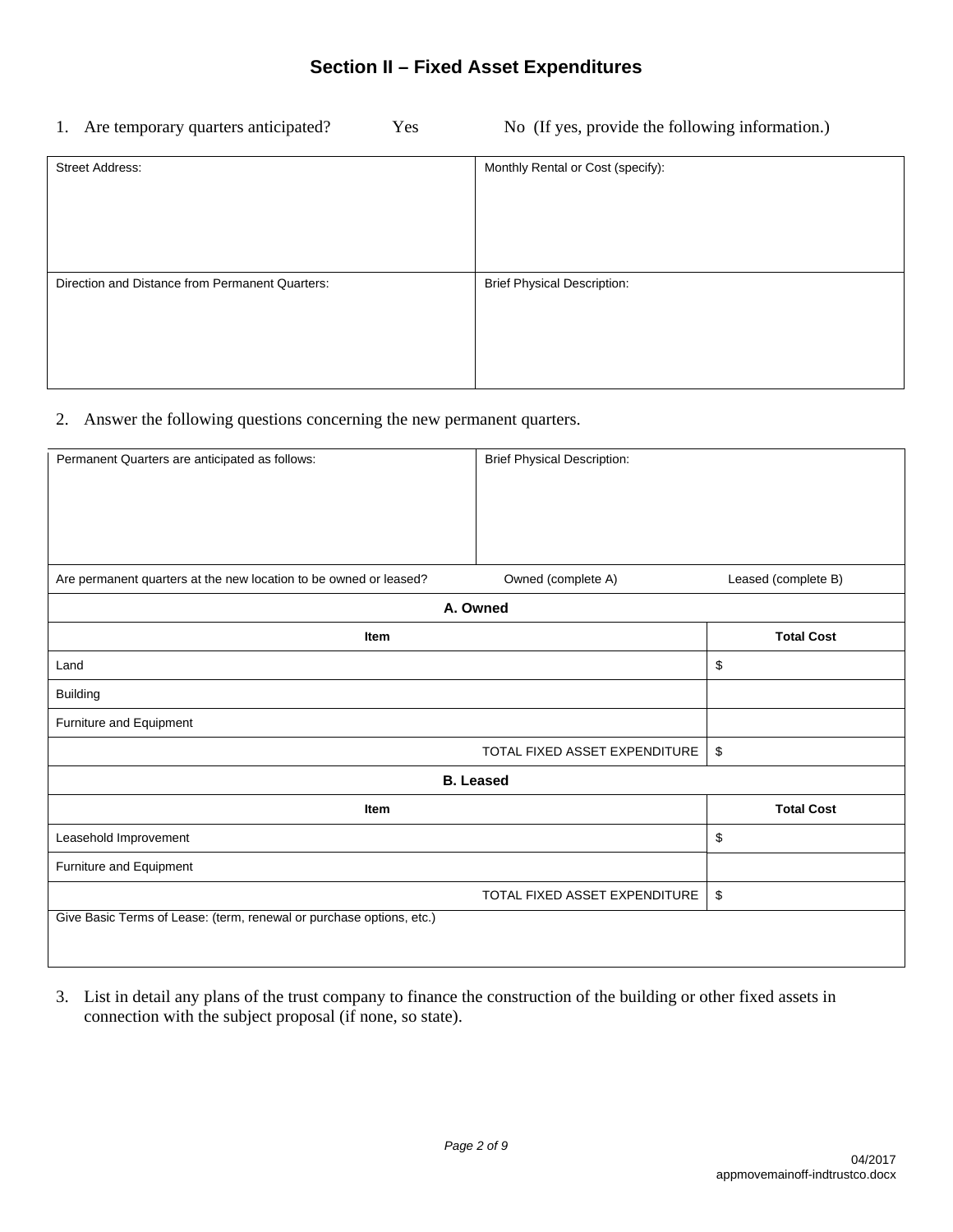### **Section III – Disposition of Quarters to be Vacated**

1. Indicate whether the vacated property is owned or leased. If owned, indicate name(s) of prospective buyer(s) and estimated sale price. If leased, provide details regarding termination of such lease and abandonment costs which will have to be absorbed on any leasehold improvements.

2. If any members of the trust company's official family (shareholders, directors, officers, employees and immediate family of such persons) are involved, provide names, relationships, particulars of the transaction(s) and supporting documentation.

3. Discuss disposition of any other assets in connection with the proposal and resultant reduction in carrying value.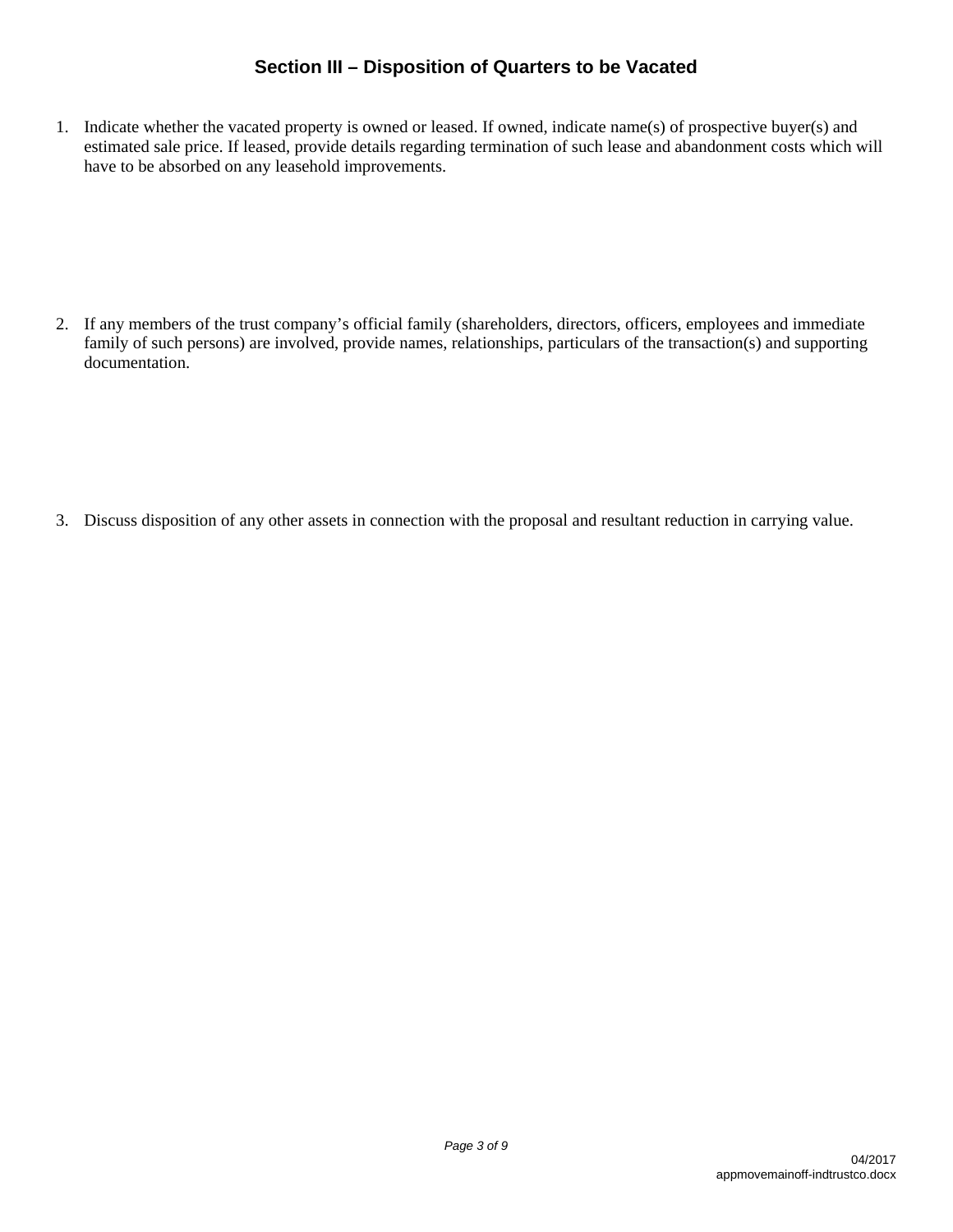#### **Section IV – Relationships and Associations with the Trust Company**

1. Are any architect(s), real estate broker(s), the seller(s) or lessor(s) of land, building(s) or equipment members of the trust company's official family (shareholders, directors, officers, employees and immediate family of such persons), or otherwise directly or indirectly associated with the applicant?

|             |      | Item<br>(Mark Appropriate Column) |           | <b>Relationship or Association with Trust</b><br>Company                                                                       |
|-------------|------|-----------------------------------|-----------|--------------------------------------------------------------------------------------------------------------------------------|
| <b>Name</b> | Land | <b>Building</b>                   | Equipment | (Specify Director, Officer, 5% Stockholder, or<br>their relatives. Designate any business interests<br>of the aforementioned.) |
|             |      |                                   |           |                                                                                                                                |
|             |      |                                   |           |                                                                                                                                |
|             |      |                                   |           |                                                                                                                                |
|             |      |                                   |           |                                                                                                                                |

Yes No If yes, complete the following.

- 2. If fixed assets are to be purchased from a related party, evidence of the reasonableness of the cost(s) must be provided. Attach copies of bids, independent appraisals and/or other supporting evidence.
- 3. If any member of the trust company's official family (shareholders, directors, officers, employees and immediate family of such persons) is a party to any lease contract in connection with the application, explain the manner in which lease payments were determined and submit a copy or draft copy of the lease.

## **Section V – Fees Paid in Connection with the Proposal**

1. Complete the following.

| <b>Name of Recipient</b> | <b>Type of Fees Paid</b><br>(Mark Appropriate Column) |                   | Company      |                                                                                                                                | <b>Relationship or Association with Trust</b> | Amount |
|--------------------------|-------------------------------------------------------|-------------------|--------------|--------------------------------------------------------------------------------------------------------------------------------|-----------------------------------------------|--------|
|                          | Legal                                                 | <b>Consulting</b> | <b>Other</b> | (Specify Director, Officer, 5% Stockholder, or their<br>relatives. Designate any business interests of the<br>aforementioned.) |                                               |        |
|                          |                                                       |                   |              |                                                                                                                                |                                               |        |
|                          |                                                       |                   |              |                                                                                                                                |                                               |        |
|                          |                                                       |                   |              |                                                                                                                                |                                               |        |
|                          |                                                       |                   |              |                                                                                                                                |                                               |        |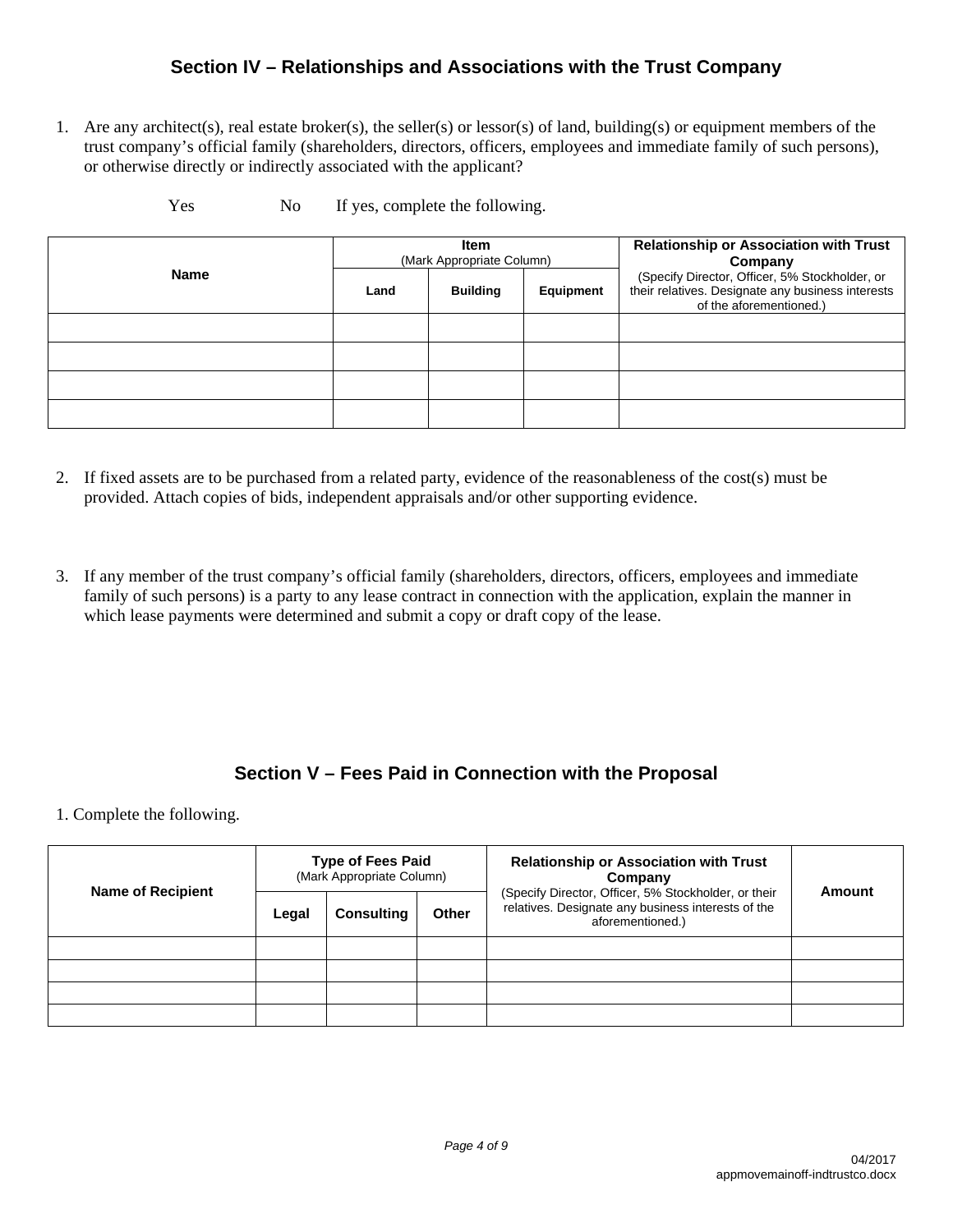## **Section VI – Adequacy of the Capital Structure**

1. Are there any plans to increase the capital structure other than through retained earnings? Yes No If yes, give details.

#### **Complete questions #2 through #4 of this section only if new capital stock is being issued in connection with the subject proposal.**

- 2. Does the trust company propose to directly or indirectly finance the purchase of capital stock by a director, officer or 5% stockholder? Yes No If yes, give details.
- 3. If new capital stock is being issued, does the trust company's articles of incorporation need to be amended to reflect an increase in authorized shares? Yes No If yes, the Department must review and approved the amended articles of incorporation. Accordingly, provide a draft of the proposed amended articles of incorporation and the statutory review fee of \$50.00 (Neb. Rev. Stat. §8-602(2)).
- 4. Is each stockholder being offered new capital stock on a pro rata basis with his/her current holdings? Yes No If no, fully describe the manner in which the new stock will be issued.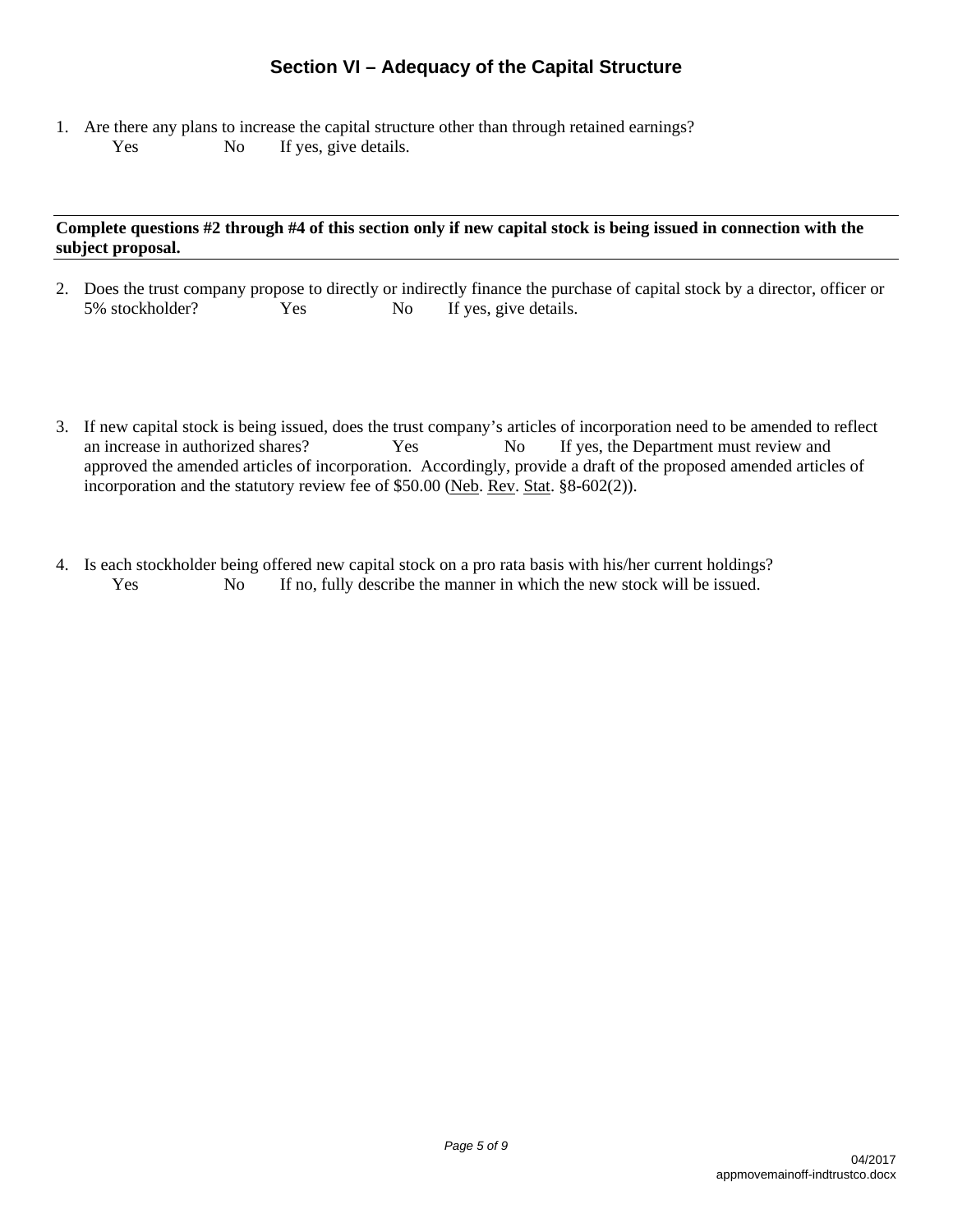## **Section VII – Future Earnings Prospects**

1. Complete the following.

| <b>Estimated Changes in Occupancy Expenses Resulting from the Proposed Move</b><br>(Include only those changes which are applicable to the subject relocation) |                     |                      |  |
|----------------------------------------------------------------------------------------------------------------------------------------------------------------|---------------------|----------------------|--|
| <b>Type of Occupancy Expense</b>                                                                                                                               | <b>Present Cost</b> | <b>Proposed Cost</b> |  |
| Rent                                                                                                                                                           | \$                  | \$                   |  |
| Depreciation                                                                                                                                                   |                     |                      |  |
| Heat, light and power                                                                                                                                          |                     |                      |  |
| Maintenance (including janitor's salary)                                                                                                                       |                     |                      |  |
| Insurance                                                                                                                                                      |                     |                      |  |
| <b>Taxes on Real Estate</b>                                                                                                                                    |                     |                      |  |
| Other occupancy costs                                                                                                                                          |                     |                      |  |
| TOTAL OCCUPANCY EXPENSES                                                                                                                                       | \$                  | \$                   |  |
| Less: Rental income anticipated                                                                                                                                |                     |                      |  |
| NET OCCUPANCY EXPENSE                                                                                                                                          | \$                  | \$                   |  |

2. Detail any other significant changes in earnings anticipated as a result of this proposal. If none, so state.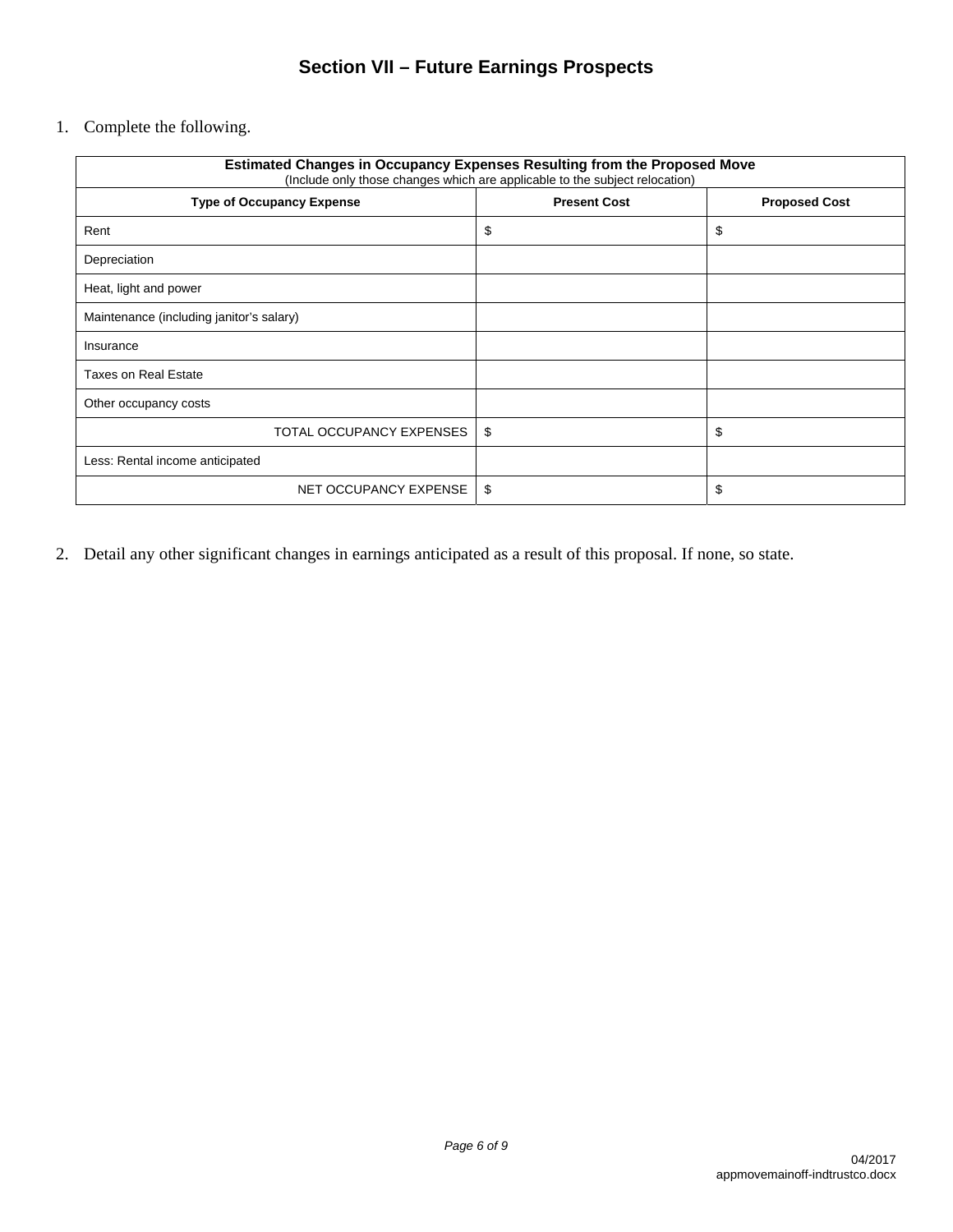## **Section VIII – Management, Change in Character of Business, Convenience and Needs**

- 1. If there have been any changes in senior trust company management since the last examination, give full details. If none, so state.
- 2. Will there be any change in the type of business to be conducted at the relocated main office, such as changes requiring additional trust powers or charter authority? Yes No If yes, give details.
- 3. If the relocation of the trust company's charter and main office is outside the corporate limits of the city in which the charter is located, answer Questions 3 and 4. If the relocation of the trust company's charter and main office is within the corporate limits of the city in which the charter is located, proceed to Question 5.
	- a. How will the move promote the public necessity or need of the community where the applicant proposes to locate?
	- b. How will the move promote the convenience and advantage of the community where the applicant proposes to relocate?
	- c. Show that there is a substantial likelihood that there will be no adverse effect on the existing financial institutions and trust companies in the proposed primary service area, other than normal competition, if the application is approved.
	- d. Provide proof that the move will have a minimal effect on applicant's existing customers in the community being vacated. Such proof may be shown by the existence of a branch trust office in that community. If applicant cannot provide such proof, it must submit a proposal to continue to serve such customers on a limited basis.
- 4. Describe the trade area that will be served.

 a. List all banks with trust departments and branches and all trust companies and branches now serving the trade territory to be served. Include a map of the trade territory pinpointing the present location of the main office, existing branches, and the proposed site.

| <b>Name of Bank/Trust Company</b> | Location<br>(City and State) | <b>Distance and Direction from</b><br><b>Proposed Site</b> |
|-----------------------------------|------------------------------|------------------------------------------------------------|
|                                   |                              |                                                            |
|                                   |                              |                                                            |
|                                   |                              |                                                            |
|                                   |                              |                                                            |
|                                   |                              |                                                            |
|                                   |                              |                                                            |
|                                   |                              |                                                            |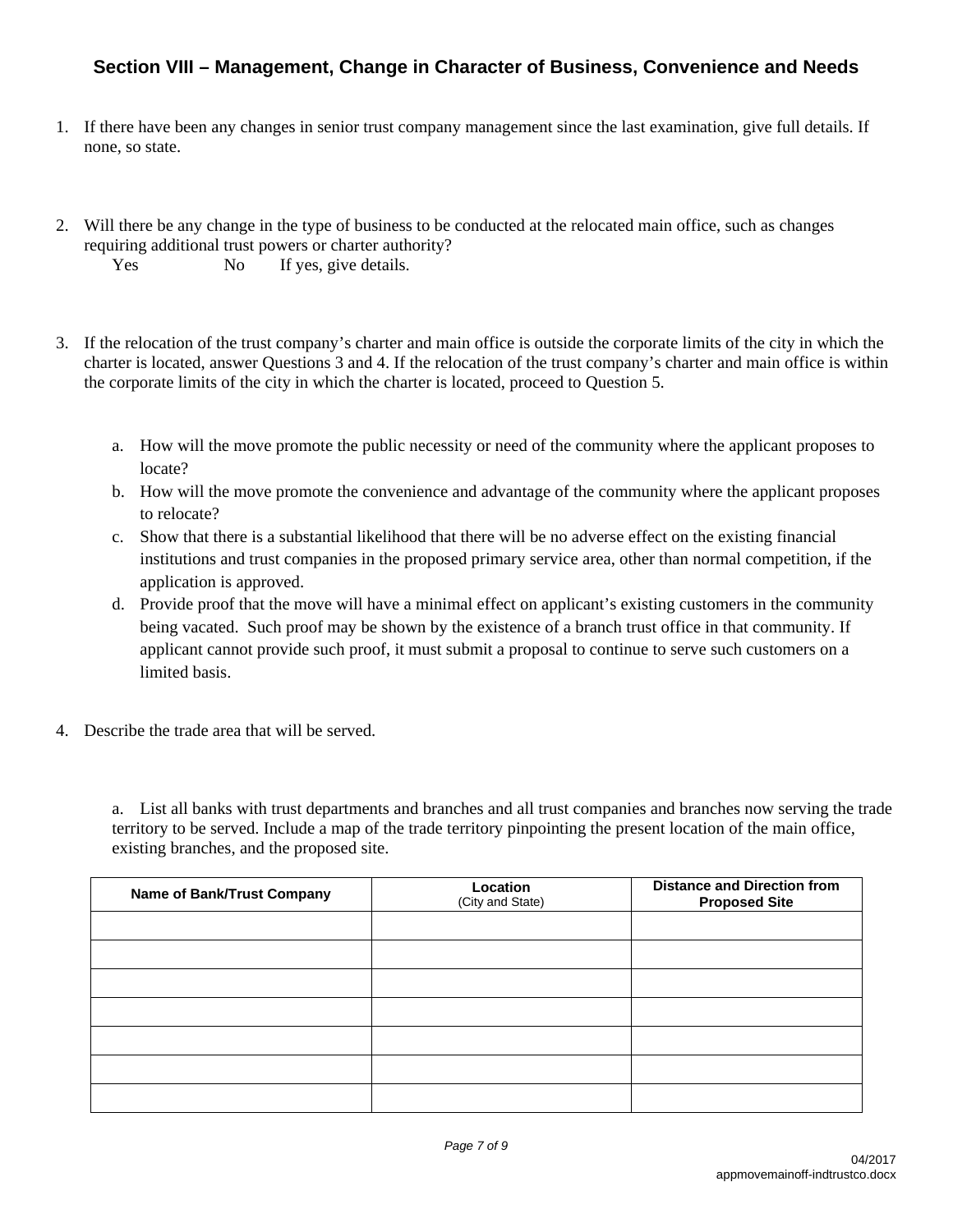b. List the name and location of any financial institutions, other than banks with trust departments and trust companies and branches, now serving the trade area to be served (include Banks, Savings and Loan Associations, and Credit Unions).

- 5. If the relocation of the trust company's charter and main office is within the corporate limits of the city in which the charter is located:
	- a. Provide an explanation of the reasons for the move.
	- b. Provide an analysis of the financial feasibility of the move, including a discussion of the disposition of applicant's current premises.
	- c. An explanation of the effect that closing the existing trust office will have on existing customers.